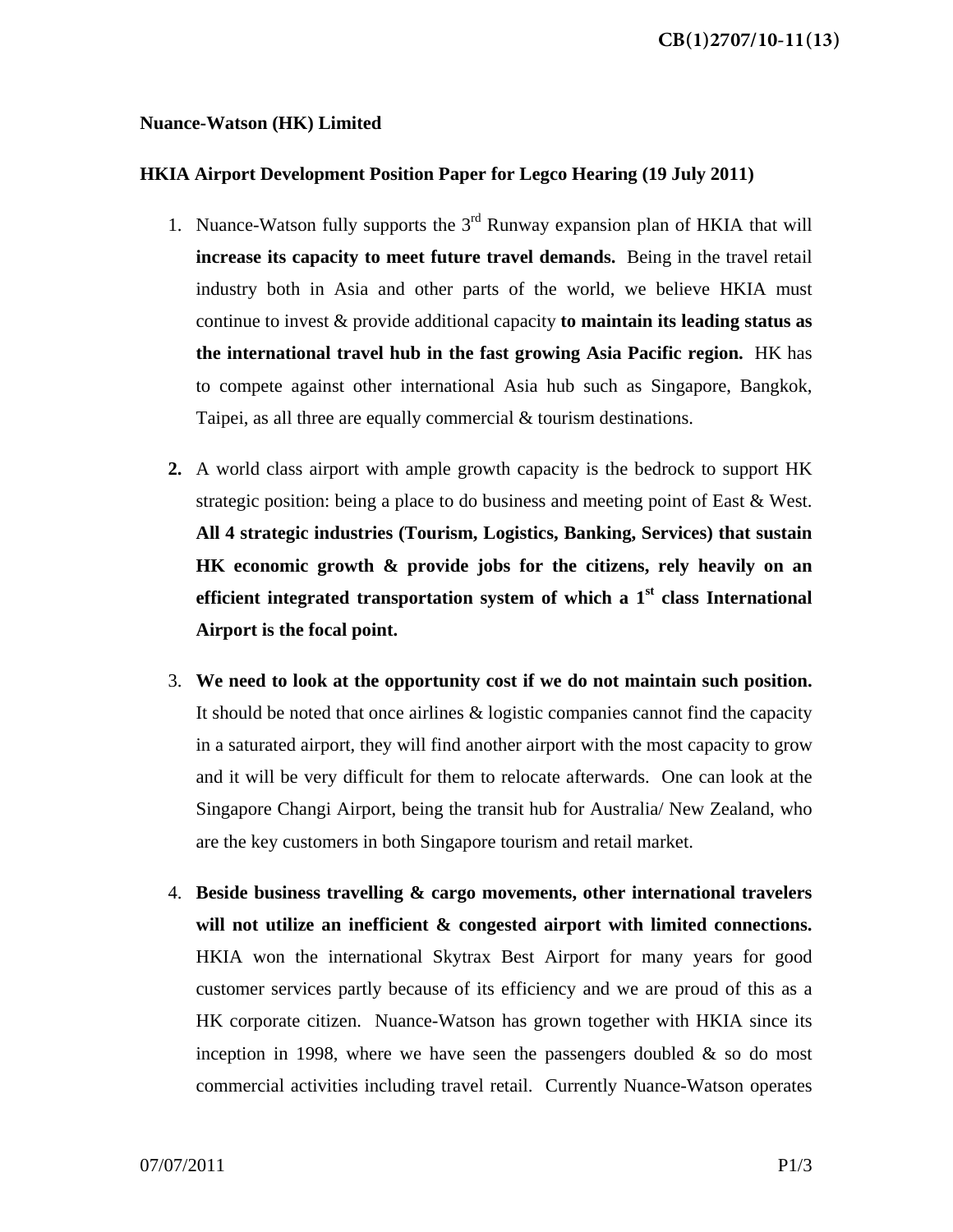40 retail shops in both T1 & T2 of the airport and we employ close to 700 local citizens (the majority are residents in Western New Territories/ Lantau area). We also setup our Asia regional office in a TungChung office building, thereby contributing to the economic development of this community.

- **5. An expanded HKIA will sustain the integrated solution for business and is an essential link in the air- sea- land transportation for Southern China, being the world factory when goods can be delivered to all the major markets via HK, and in turn bring passenger traffic and jobs to Hong Kong community as a whole.**
- 6. **Visitor spending have brought prosperity to the HK community for many years.** Contributing heavily to the development of the HK Hospitality, Parks and Entertainment Industry and the Retail & Food and Beverage businesses, providing extensive and sustained employment and wealth to the community. In 2008, Tourism contributed to 2.8% of HK GDP & employs over 197,000 HK citizens (5.6% of total employment), according to HK Tourism Board data.
- 7. **We would like to summarize that the 3rd runway will provide the added competitive advantage for HKIA as international hub / gateway to China in both passenger & cargos movement.** Regional head office will not setup their office in HK if there is no efficient air transportation means. Logistics companies will not be in HK as well to move million tons of cargo every year. Business  $\&$ tourist travelers are essential customers of one of the key industry of HK: Tourism. Nuance-Watson & the travel retail industry play a key role in servicing millions of travelers in and out of HK, fulfilling their purchase needs of quality consumer products with a uniqueness in HK: no GST/VAT in both airport & downtown, thus excellence and efficiency must prevail.

We have to stress that the 3<sup>rd</sup> runway expansion is a project for our future **generations.** One would have to visualize the development & economic success of today HK and ask what if we were still at Kowloon Kai Tak with just 1 runway, what if there were no expansion in the MTR, no Cross Harbour Tunnels. If we did